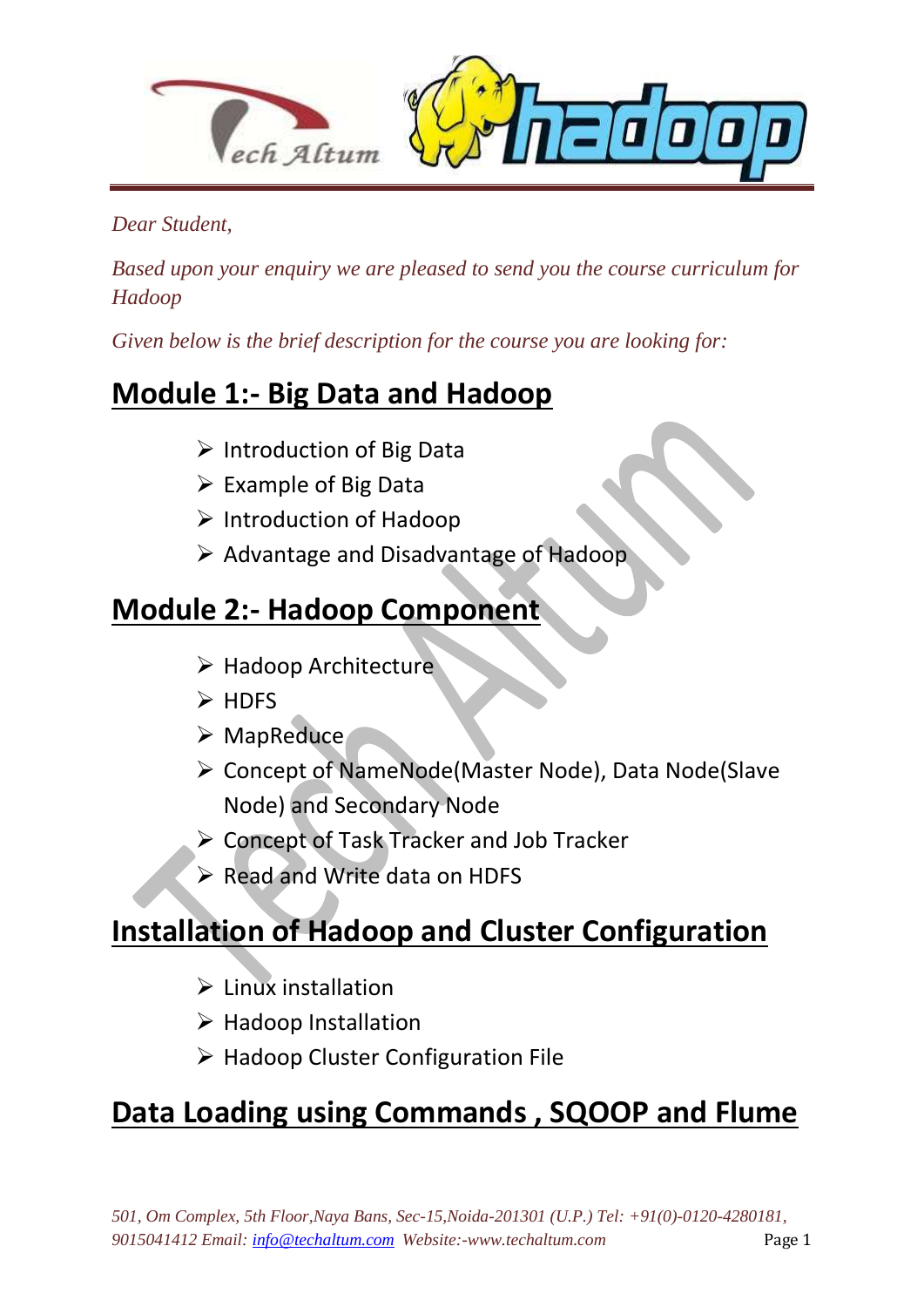

- ▶ Hadoop Commands to Load Data
- Installation of SQOOP
- $\triangleright$  Sqoop Architecture
- ▶ Data Loading in Hadoop using SQOOP
- Import and Export using SQOOP
- $\triangleright$  What is Flume
- $\triangleright$  Data Loading using Flume

### **MapReduce**

 $\overline{a}$ 

- $\triangleright$  Introduction of MapReduce
- $\triangleright$  MapReduce Data types and their use
- $\triangleright$  MapReduce Program writing and execution using Java
- Mapper class, Reducer class and Driver code
- $\triangleright$  Input Format and Output format
- Distributed Cache in MapReduce
- $\triangleright$  Splits and blocks
- ▶ Combiner and Practitioner
- $\triangleright$  Counters
- Junit and MRUnit Testing Tools

## **Hive and HiveQL**

- $\triangleright$  Introduction of Hive and HiveOL
- ▶ Hive Architecture & Components
- $\triangleright$  Difference between Hive and RDBMS
- $\triangleright$  Hive Installation
- $\triangleright$  Commands creation and execution using HiveQL
- $\triangleright$  Joins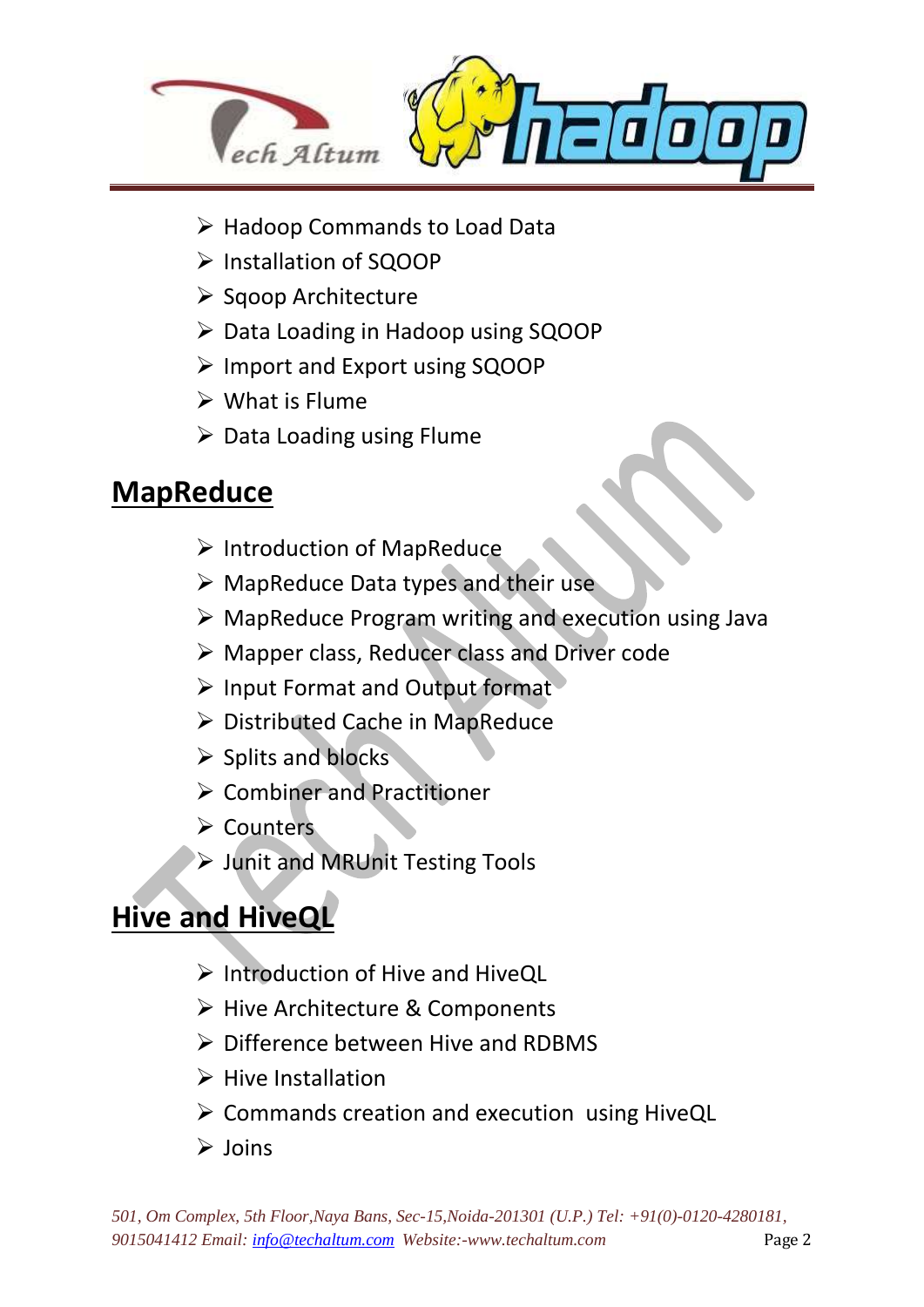

- > Hive DDL, DML and SQL
- UDF and UDAF

#### **Hbase and NoSQL**

- $\triangleright$  Hbase introduction and Architecture
- Hbase DataModel and Master
- ▶ Introduction of NoSQL Database
- > Difference between NoSQL and RDBMS
- $\triangleright$  Commands using NoSQL
- ≻ Key Values Concept in NoSQL

# **Pig**

 $\overline{a}$ 

- $\triangleright$  Introduction of Pig and PigLatin
- $\triangleright$  Pig Latin scripts writing and Execution
- $\triangleright$  Pig Latin Data Types
- **≻** UDF

#### **Zookeeper and Yarn**

- Introduction of Zookeeper
- Installation of Zookeeper
- Zookeeper use cases
- $\triangleright$  Hadoop 1.0 and Map Reduce Limitations
- $\triangleright$  Introduction of Yarn and its Architecture
- $\triangleright$  Difference between classic and yarn
- $\triangleright$  Capacity scheduler